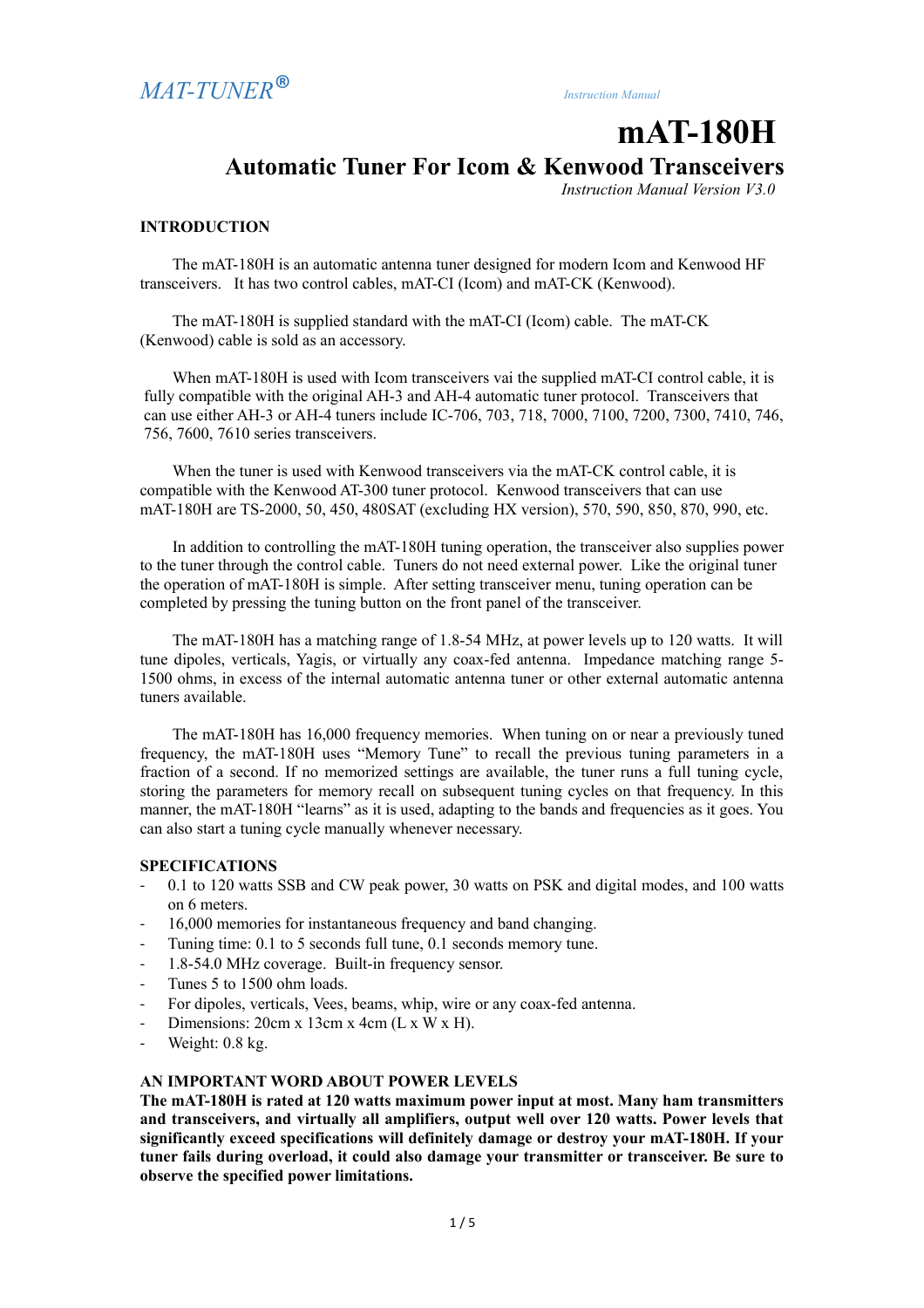# *MAT-TUNER*® *Instruction Manual*

# **FRONT PANEL**

On the front panel there are six pushbuttons and four LED indicator lights. [SAVE]: Save current configuration to memory. [CUP] / [CDN]: Manually increase/decrease capacitance. [LUP] / [LDN]: Manually increase/decrease inductance. [TUNE]: Initiates a tuning cycle. 1.5, 2.0, and >3.0 LEDs: Indicate SWR.



# **REAR PANEL**

The rear panel of the mAT-180H features five connectors.

**ANTENNA**: SO-239 connector for coax cable from antenna. **When using the ANTENNA connector, there should be no wire attached to the WIRE binding post.**

- **RF IN:** Connect a 50 ohm coax jumper cable from this standard SO-239 connector to the ANT jack on the back of the transceiver.
- **Radio:** This 4-pin mini-DIN connector is connected to the tuner control socket of the transceiver through a matching control cable. DC power is also supplied over this jack.

**WIRE:** Binding post for connecting single wire antennas. **When using the WIRE binding post, there should be no coax cable connected to the Antenna connector.**

GND: Connect to antenna system ground.



# **CONTROL CABLE**

Control cables are used to transmit control commands between transceivers and tuners. Their standard length is 50 centimeters. If it is desired that the mAT-180H is positioned farther from the transceiver than this cable length allows, a custom cable will need to be constructed. This can be accomplished in two ways: Cut the supplied cable and solder a jumper wire between all the connections, or purchase new connectors and cable to construct a custom-length interface cable from scratch.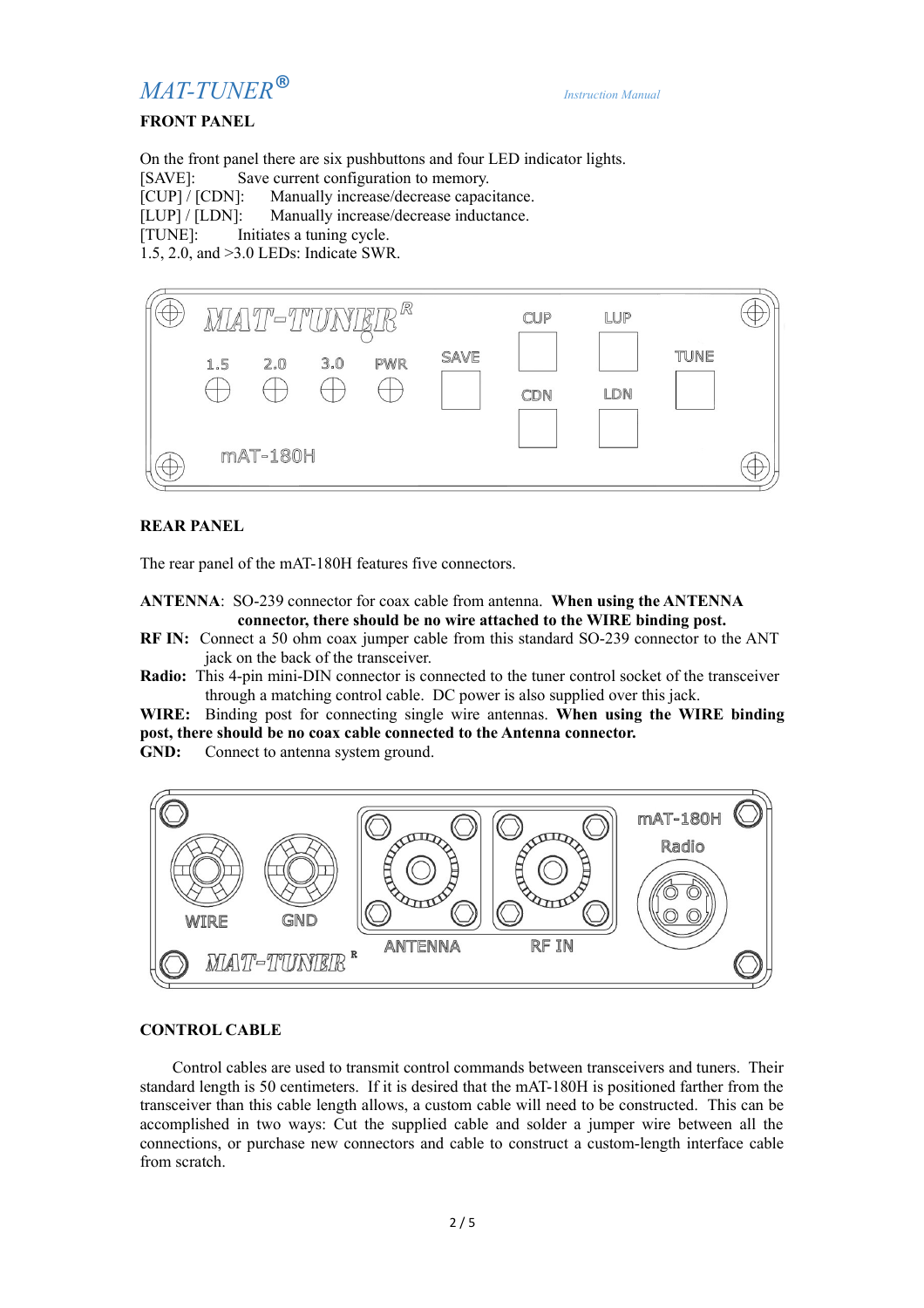# *MAT-TUNER*® *Instruction Manual*

The rear panel socket used to connect the control cable on the tuner is shown below.

When you make your own customized length control cable, make sure connections are correct.



The wrong connection will cause the tuner not to work properly, or even be damaged. Long control cables may cause RF interference to tuner. When the length requirement is satisfied, the length of control cable should be shortened as far as possible, and appropriate anti-interference measures should be taken.

## **INSTALLATION**

The mAT-180H tuner is designed for indoor operation only. If you use it outdoors (Field Day, for example), you must protect it from rain or moisture. Always turn your radio off before plugging or unplugging anything. The radio may be damaged if cables are connected or disconnected while the power is on.

### **COMPATIBLE TRANSCEIVERS**

Any Icom 100 watt transceiver that supports the AH-3 or AH-4 Icom tuner protocol can be connected. . This includes IC-706, 703, 718, 7000, 7100, 7200, 7300, 7410, 746, 756, 7600, 7610 series transceivers.

Any Kenwood 100 watt transceiver that supports the AT-300 Kenwood tuner protocol. This includes TS-2000, 50, 450, 480SAT (excluding HX version), 570, 590, 850, 870, 990, etc

#### **INSTALLATION**

1. Connect the HF/50 MHz antenna jack on the transceiver to the "RF IN" jack on the back of the mAT-180H, using a 50 ohm coax cable rated 120 watts or greater.

For some transceivers with built-in tuners, such as Kenwood TS-2000 the external tuner must be connected to the ANT1 jack. Different transceivers handle bypass of internal tuners differently and vary for which antenna output jack to use. Consult transceiver operation manual for information.

2. Connect the supplied transceiver control cable to the mini-DIN 4-pin jack on the rear of the mAT-180H, marked "RADIO". Connect the other end of this cable to the "TUNER" jack on the rear of the transceiver. For Icom transceivers, the supplied control cable is mAT-CI, with a four-pin plug for connecting the transceiver. For Kenwood, the optional control cable mAT-CK, uses a six-pin plug for connecting the transceiver.

3. Connect the antenna feedline coax to the "ANTENNA" jack on the rear of the mAT-180H.

4. Grounding the mAT-180H tuner will enhance its performance and safety. We recommends that you connect your tuner to a suitable ground; a common ground rod connected to buried radials is preferred, but a single ground rod, or a cold water pipe should suffice. We strongly recommend the use of a properly installed, high quality lightning arrestor on all antenna cables.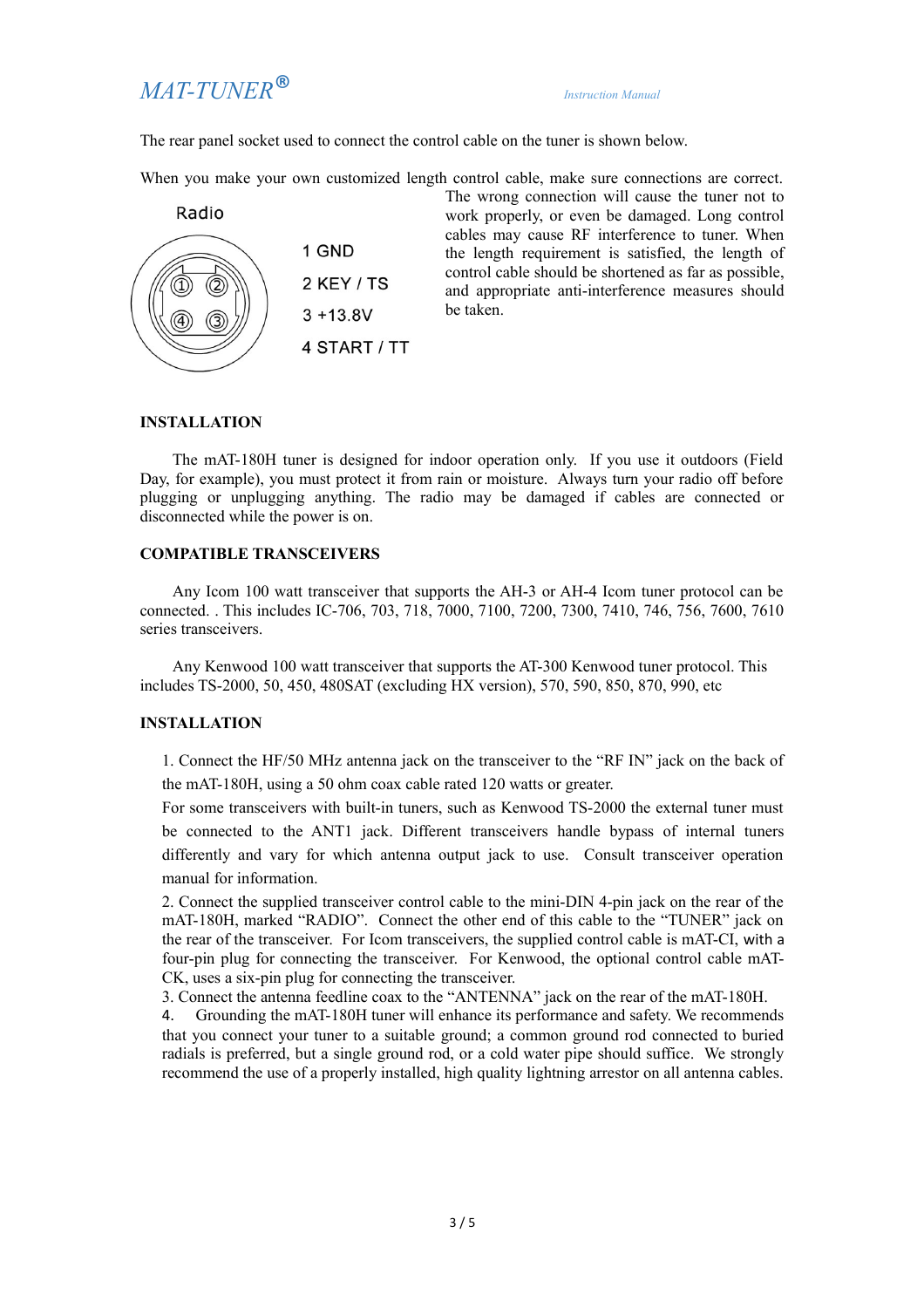# *MAT-TUNER*® *Instruction Manual*

# **TRANSCEIVER SETTINGS**

Some transceivers can directly use external tuners without any menu set up. If you are not sure whether your transceiver needs a menu setup to find an external antenna tuner, read the section on external tuners in the operation manual.

Following is an example of ICOM IC-718 to illustrate the menu settings: IC-718:

- Hold down [PWR] for 1 second to turn power OFF.
- While pushing and holding [SET], push [PWR] to turn ON the power.
- Push [UP] or [DN] one or more times to select [TUNER].
- Rotate the main dial to select "4." AH-4TUNER is selected.
- Hold down [PWR] for 1 second to turn power OFF.
- Push [PWR] to turn ON the power.

### **OPERATION FROM THE TRANSCEIVER**

The operation of the mAT-180H tuner is simple. One button on the front panel of the transceiver. For Icom transceiver, this button may be [TUNER](most models), [TUNER/CALL] (IC-7100, 706) or [TUNE] (IC-M710). On Kenwood transceivers, it is usually marked as [AT]. In the following description, we call it [TUNER].

# **STARTING THE TUNING PROCESS**

The two brands of transceivers operate the same way. Press and hold the [TUNER] button for more than 2 seconds, and the transceiver will automatically start tuning. The following operations are performed automatically by the transceiver, without manual operation.

1. The radio will switch to CW mode, reduce power, and begin to transmit a carrier.

2. The tuner will begin a memory tuning cycle, If an acceptable SWR match is found in the memory tuning cycle, the tuning cycle ends. Otherwise, the mAT-180H automatically begins a full tuning cycle in an attempt to find a good match.

3. At the end of the tuning cycle, if the SWR is less than 2:1, the match data is stored in a memory associated with the selected frequency. If SWR is greater than 2:1, the current matching data will not be stored.

4. The transceiver restores the current mode and power level to the previous settings, and the tuning ends.

5. After tuning is completed, when the tuner is working normally, the four indicator lights on the front panel are used to display the current SWR.

#### **MANUAL FINE TUNING**

Users can fine-tune the current SWR through the four buttons ([CUP],[CDN], [LUP],[LDN]) on the front panel of the tuner to achieve lower SWR. After manual fine-tuning, press the SAVE button to manually save the current matching data in the memory corresponding to the current frequency.

#### **ONLINE / BYPASS**

For some transceivers, the ONLINE/BYPASS state of the tuner can be switched by pressing the [TUNER] button. If the tuner is online, the "TUNER" tag is displayed on the display screen of the transceiver.